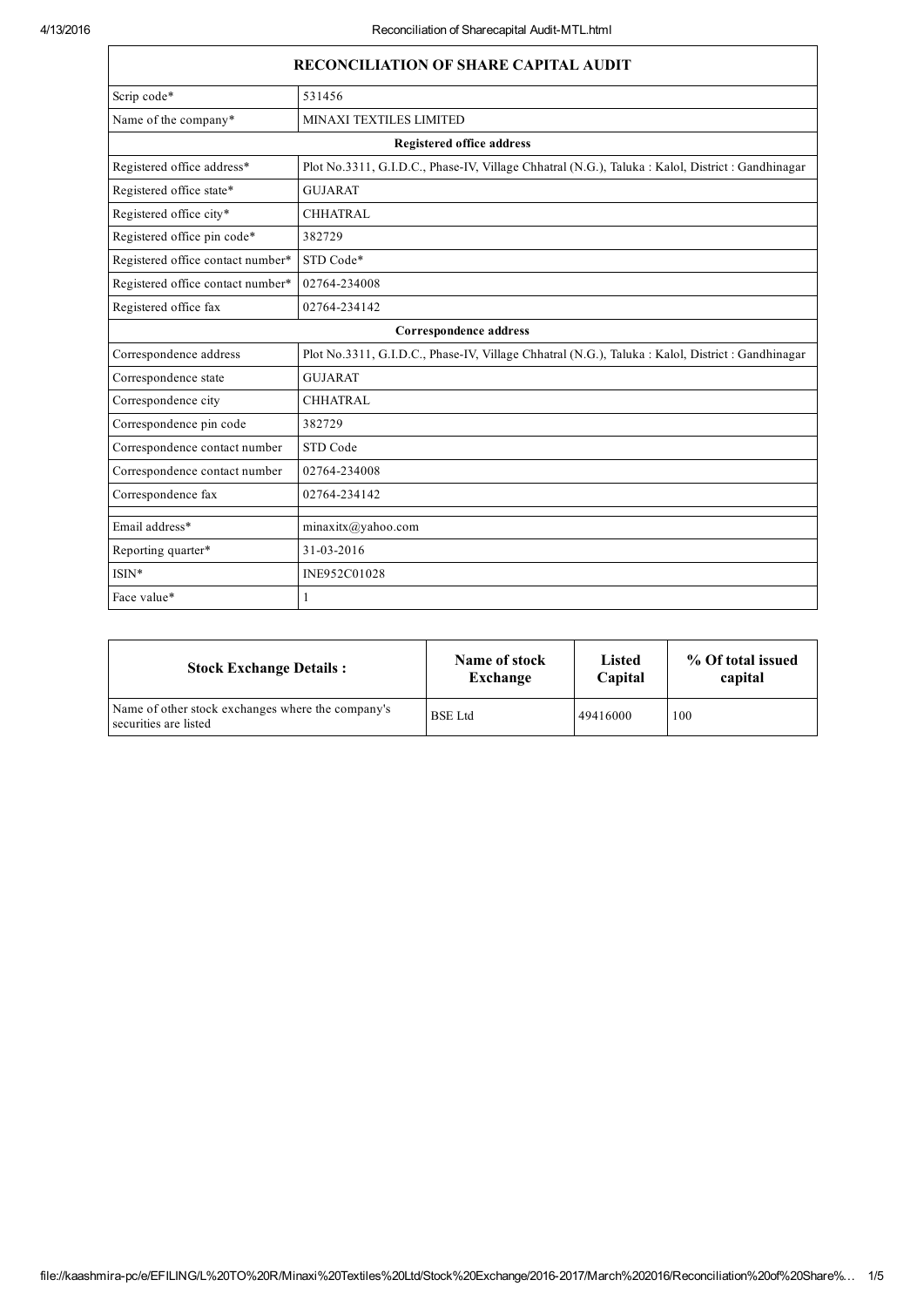| <b>Capital Details:</b>                                                           |                  |                                                    |  |
|-----------------------------------------------------------------------------------|------------------|----------------------------------------------------|--|
|                                                                                   | Number of shares | % Of total issued capital                          |  |
| Issued capital*                                                                   | 61800000         |                                                    |  |
| Listed capital (BSE) (As per company records)*                                    | 49416000         | 100                                                |  |
| Held in dematerialised form in CDSL*                                              | 9558705          | 15.47                                              |  |
| Held in dematerialised form in NSDL*                                              | 37918695         | 61.36                                              |  |
| Physical*                                                                         | 14322600         | 23.18                                              |  |
| Total no.of shares*                                                               | 61800000         | 100                                                |  |
| Reasons for difference if any, Between issued capital and listed capital*         |                  | Physical shares includes forfeited 12384000 shares |  |
| Reasons for difference if any, Between issued capital and total number of shares* |                  |                                                    |  |
| Reasons for difference if any, Between listed capital and total number of shares* |                  | Physical shares includes forfeited 12384000 shares |  |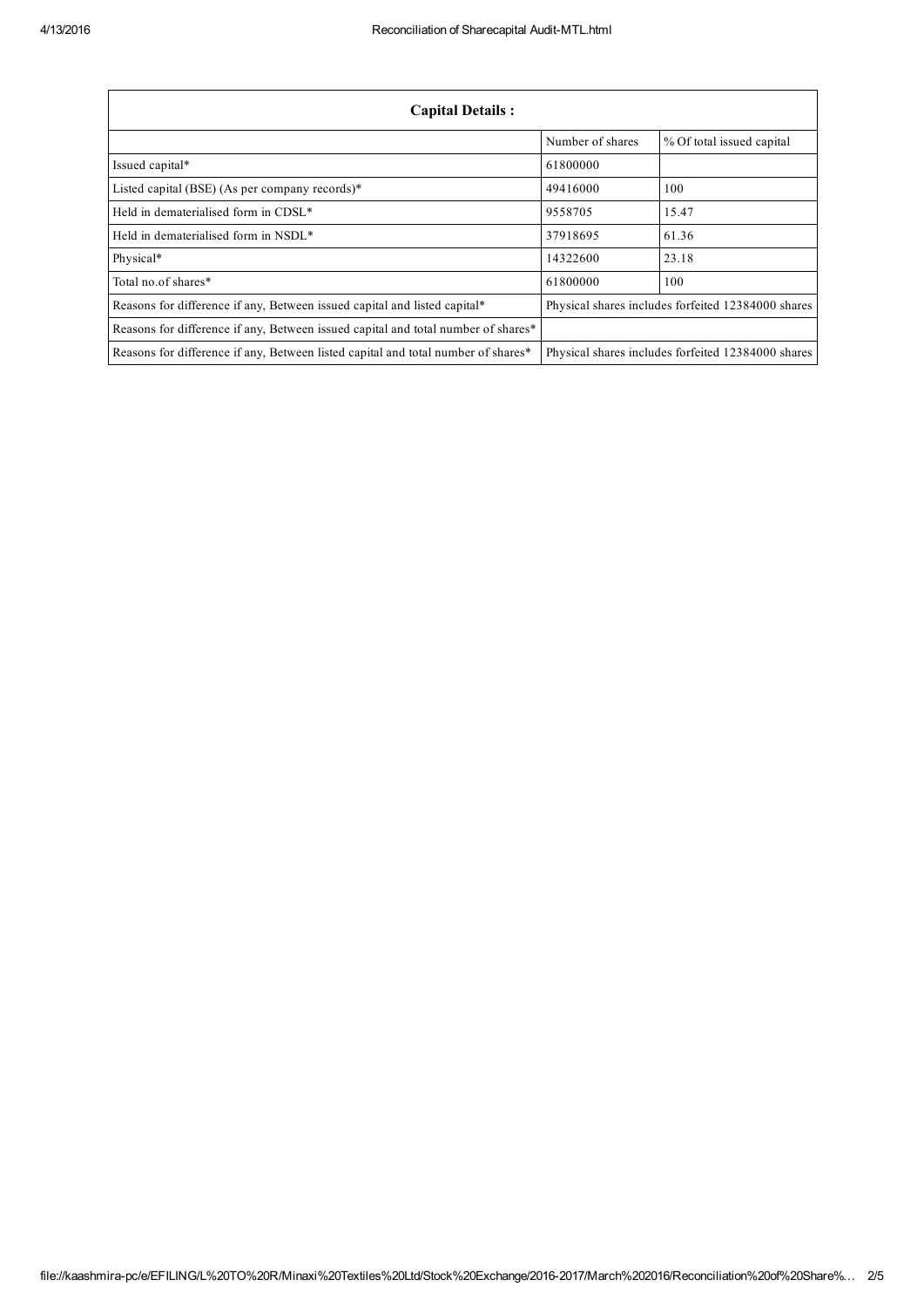| Certifying the details of changes in share capital during the quarter under consideration as per Table<br>below : |             |                 |                                         |                                                  |                                        |                                        |                                                 |
|-------------------------------------------------------------------------------------------------------------------|-------------|-----------------|-----------------------------------------|--------------------------------------------------|----------------------------------------|----------------------------------------|-------------------------------------------------|
| Serial<br>No.                                                                                                     | Particulars | No.of<br>shares | Applied / Not<br>Applied for<br>listing | Listed on Stock<br>Exchanges (Specify)<br>Names) | whether<br>intimated to<br><b>CDSL</b> | whether<br>intimated to<br><b>NSDL</b> | In-prin appr. pending for<br>SE (Specify Names) |
|                                                                                                                   |             |                 |                                         |                                                  |                                        |                                        |                                                 |

| Register of members is updated*                                                                               | Yes            |
|---------------------------------------------------------------------------------------------------------------|----------------|
| If not, Updated upto which date                                                                               |                |
| Reference of previous quarter with regards to excess dematerialised shares, If any.                           | NA             |
| Has the company resolved the matter (excess dematerialised shares mentioned above) in the current quarter ? * | No             |
| If not, Reason why?                                                                                           | Not Applicable |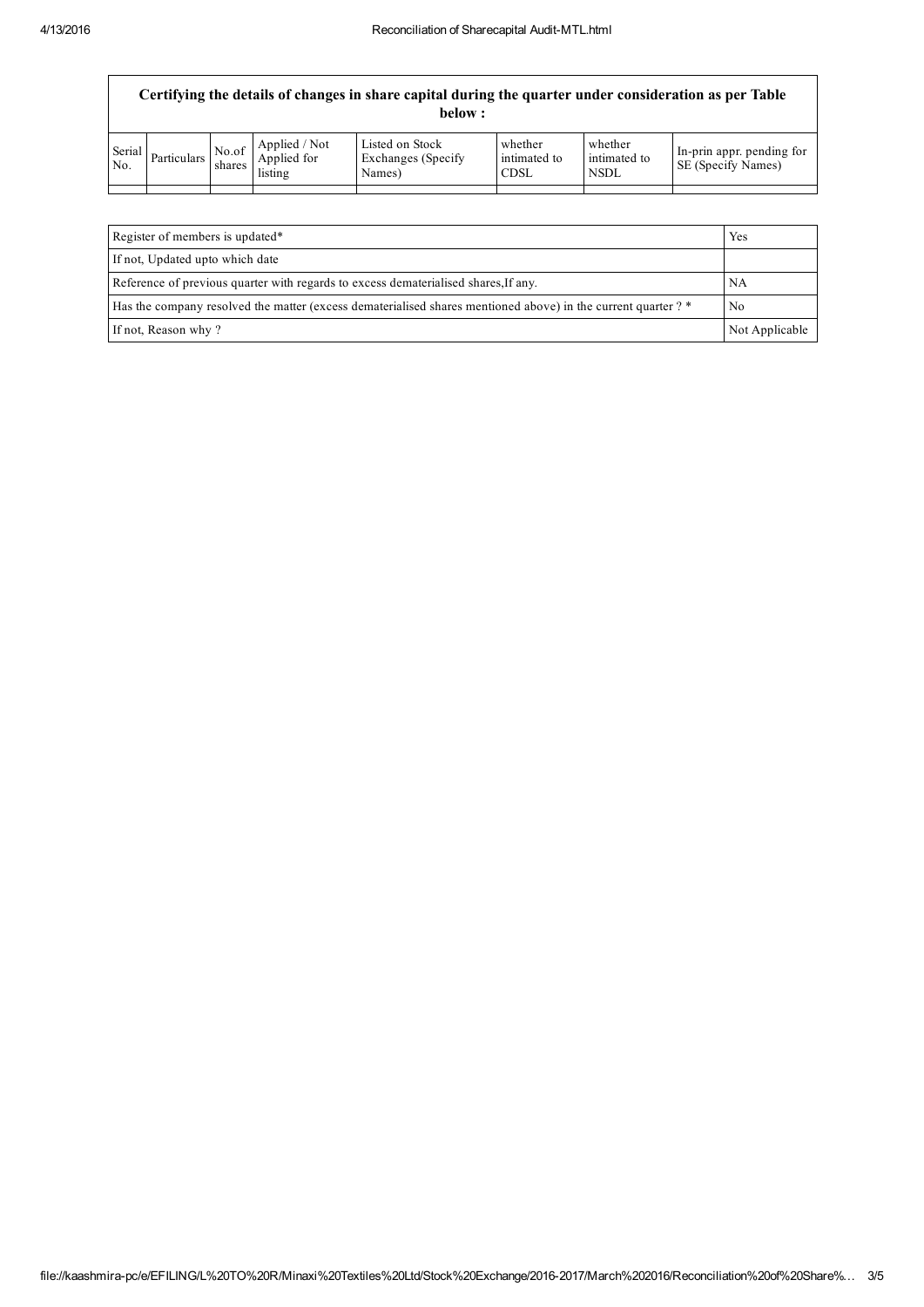Mentioned the total no.of requests, If any, confirmed after 21 days and the total no.of requests pending beyond 21 days with the reasons for delay

| Total no.of demat requests     | No.of requests* | No.of shares* | Reasons for delay |
|--------------------------------|-----------------|---------------|-------------------|
| Confirmed after 21 days*       |                 |               |                   |
| Pending for more than 21 days* |                 |               |                   |

| <b>Compliance Officer Details</b> |                         |  |  |
|-----------------------------------|-------------------------|--|--|
| Name of the compliance officer*   | Mr. Bharatbhai G. Mehta |  |  |
| Designation*                      | Compliance Officer      |  |  |
| Membership Nos                    |                         |  |  |
| Telephone no.*                    | 02764-234142            |  |  |
| Fax no.                           | 02764-234008            |  |  |
| E-mail id*                        | $minax$ itx@hotmail.com |  |  |